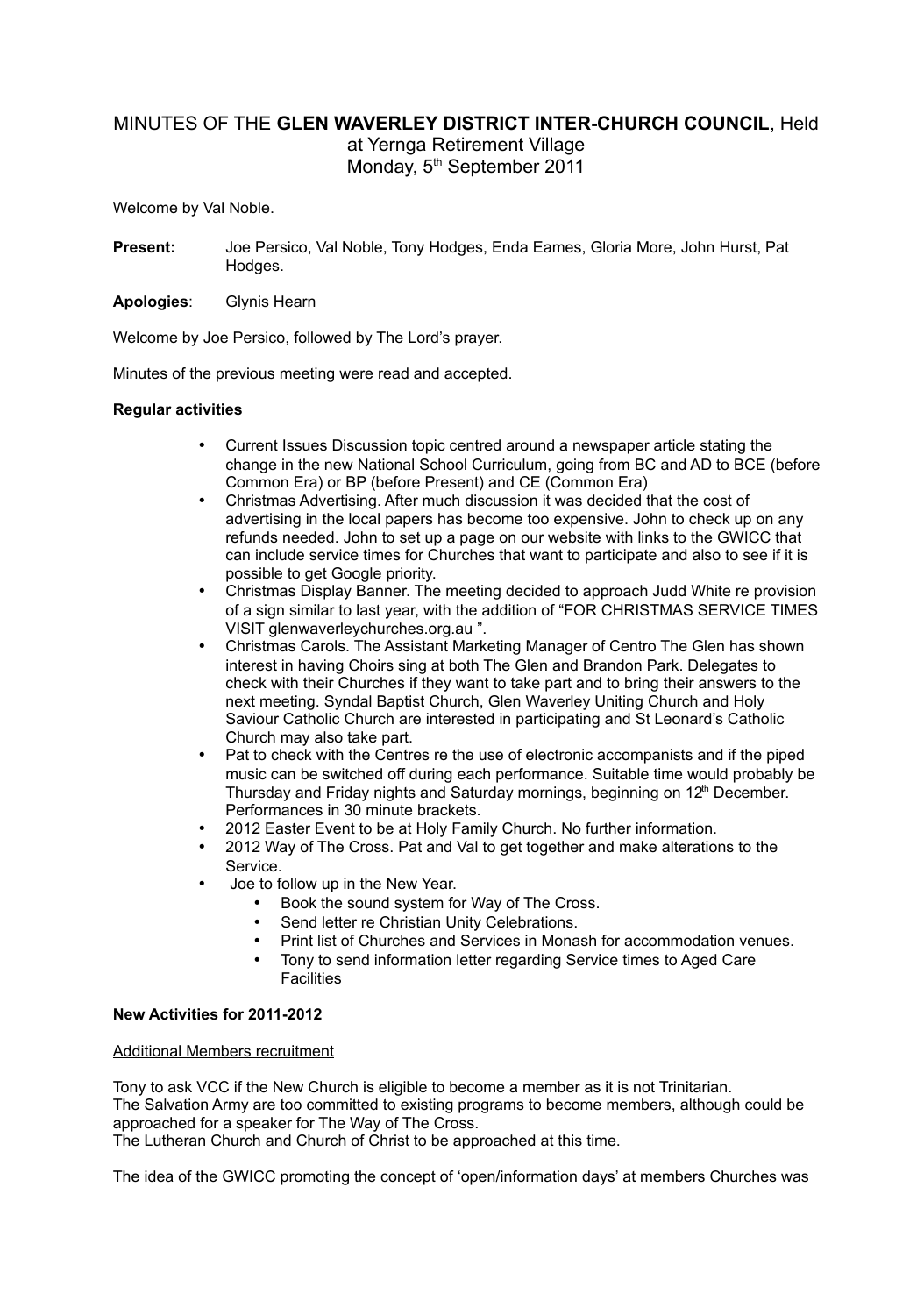canvassed. Many of the member Churches have programs already running and this idea does not need to be pursued further at the moment.

#### World day of Prayer

This service will be held at Syndal Baptist Church on 2<sup>nd</sup> March, 2012, the theme being Malaysia.

#### Youth Video Competition

It was decided not to continue with this initiative as there are many obstacles to be overcome, one of which is privacy.

#### Lenten/Advent studies

Mt Waverley ICC to let us know if the Advent studies are being held this year.

# Monash Interfaith Gathering

Outings have been organised on 14/9 and 28/9 to visit different places of worship. To reserve a place on the bus interested people need to book through the Monash Council.

#### **Correspondence in**

List of speakers who attended a Mental Health Seminar that was organised by the Mt Waverley ICC. Letter from Monash City Council re use of Central Reserve on 6th April, 2012. Confirmation of Carol singing by Church Choirs in December Minutes of Mt Waverley ICC meeting VCC Newsletter Information VCC Assembly on 28<sup>th</sup> July Churches & Public Policy Conference 19th July City of Monash Interfaith Gathering B-monthly meeting, 28<sup>th</sup> July

# **Correspondence out**

Form to Monash Council re use of Central Reserve on 6th April, 2012 Letter to Assistant Marketing Manager, Centro The Glen re Carol Singing by choirs from member Churches in December.

The meeting concluded at 9.20pm

Next meeting, which will be the AGM, is to be held on Monday,  $7<sup>th</sup>$  November, commencing at 7.30pm at 33 Sunnybrook Drive, Wheelers Hill.

Enda to check with Fr Dillon to see if the  $6<sup>th</sup>$  February meeting, 2012, can be held at St Leonard's.